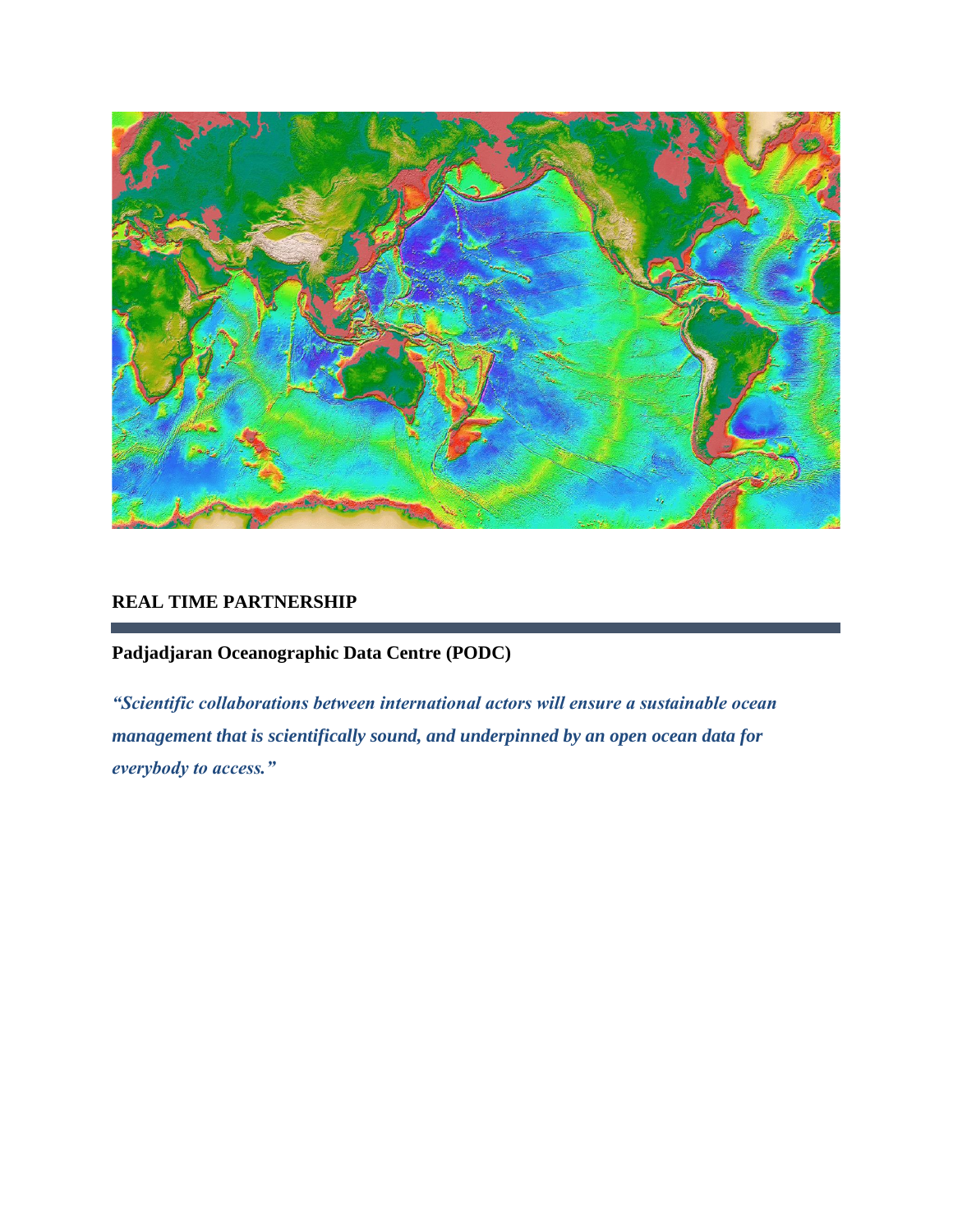

# **PADJADJARAN DATA OCEAN CENTRE GUIDELINE DOCUMENT**

### **A. Introduction**

Real time monitoring of the ocean is becoming increasingly important to detect changes in our ocean. Several instruments and websites have provided us with the ability to see and visualize ocean datasets in near real time to real time. In this context, The Padjadjaran Ocean Data Centre [\(https://isea-podc.org/\)](https://isea-podc.org/) also provides users with the service to see and visualize data from ocean monitoring instruments (mainly the ARHEA). Not only that users can see the movement pattern of the ARHEA, users can also visualize data from the ARHEA in graphs. This graph can provide users with the information of parameter measurements taken from the sensors of the ARHEA, such as water temperature, conductivity, etc.

Apart from the ARHEA instrument, we from the PODC team are also keen in presenting real time or near real time data from various sources of measurements. There are many sources of real time data available in the ocean, especially in the archipelagic states. Instruments such as buoy, tide gauges, and other ocean measurement instruments are widely and commonly used by scientists and authorities to provide fast and accurate information. Our goal in creating a real time data partnership is to create an open real time data server that provides relevant information, whether to the scientific community or to the general public. We believe that this kind of partnership of information will be very useful in the future to detect harmful changes in the ocean, especially in the coastal areas where crucial communities live.

#### **B. Benefits of Partnership**

We at PODC have developed a technology that allows users to see real time changes in the ocean via the ARHEA instrument. This is made possible through a fast and reliable satellite communication system that enables automated data delivery. We hope that through this open real time monitoring system, scientists or even the general public can not only see, but hopefully also analyze real time changes in our ocean. We also hope that scientists or institutions that have these real time datasets can serve the scientific community by creating an open data environment. Through partnership with the real time monitoring system of the PODC, there are several benefits that will be granted to you/your institutions: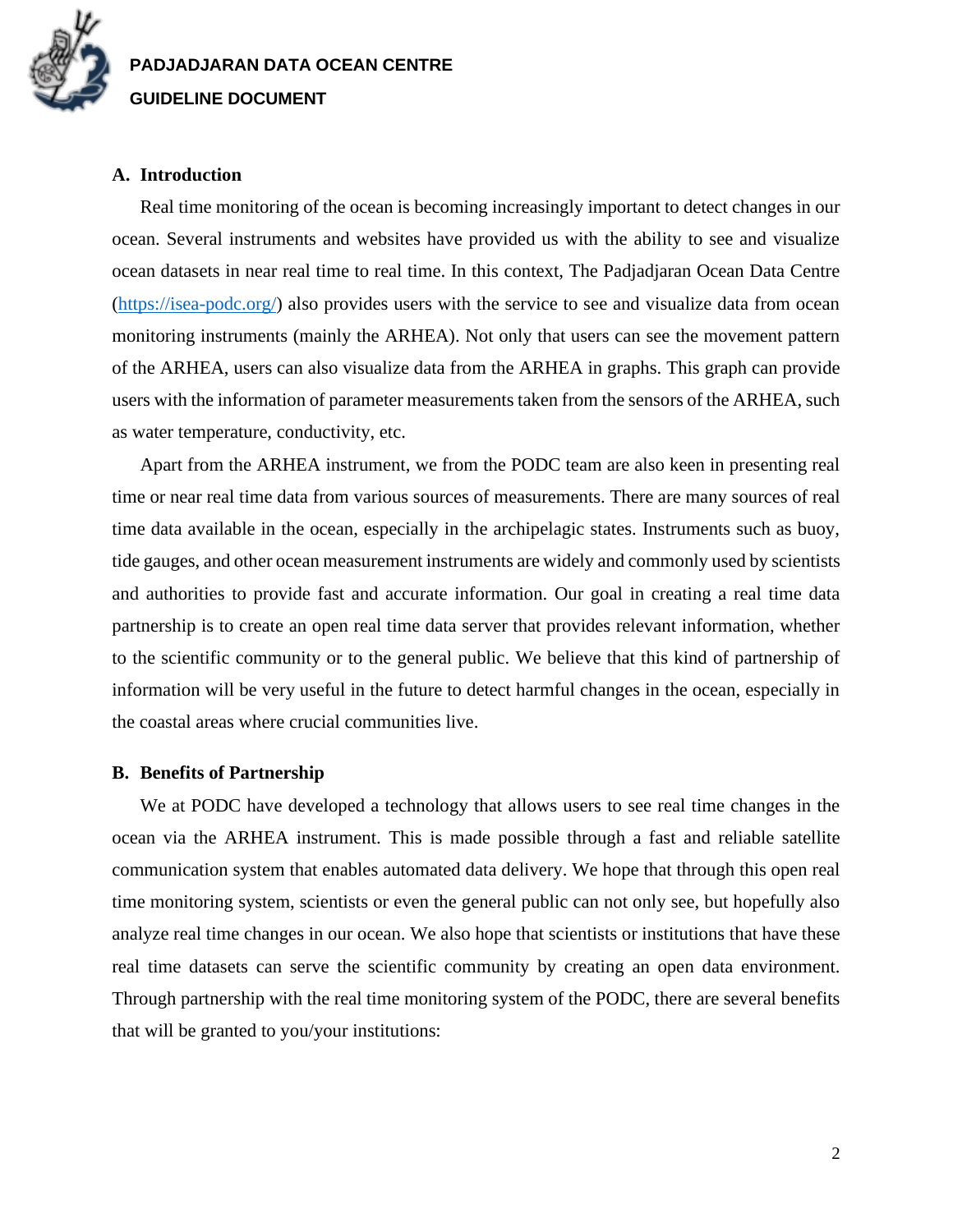

# **PADJADJARAN DATA OCEAN CENTRE GUIDELINE DOCUMENT**

- 1. Direct involvement with PODC experts in the development of a real time monitoring system for the archipelagic states.
- 2. Wide partnership opportunities with many archipelagic countries, especially inside the AIS forum.
- 3. Wide partnership opportunities with many scientific communities / institutions, such as universities, state research institutions, etc.
- 4. Access to development of marine data and technology through experts inside the PODC.

### **C. Procedure of Partnership**

For a real-time data provider partnership with us, the procedure is simple and a straightforward one with the hope of attracting more researchers and/or institutions to partner and join the PODC data portal. For a real-time data partnership with us, the steps are as follows:

1. Letter of Interest (LOI)

Researchers and/or institutions that are interested in partnering with PODC to provide an open real-time ocean data can write their letter of interest to our Public Relation (LOI format is available on the website). After writing a letter of interest, our PR will provide you with a reply and guide you through the following steps.

2. Meeting with PODC administrators and experts

As soon as your LOI is received and accepted, we will provide a meeting with our website administrators and experts. This meeting is a crucial part in the procedure and will give our team an understanding of the type of data that you or your institution are willing to share with PODC. Several key points of the meeting will be discussed, such as instrument type, parameters observed, data delivery systems, and other points related to the data management. After the meeting, our team will discuss the suitability of your datasets to the PODC. You will get a further reply via email regarding the partnership as soon as possible.

3. Partnership agreement

After all the procedures are done and our team has concluded that your dataset will be suitable for the PODC website, we will provide you with an acceptance reply via email.